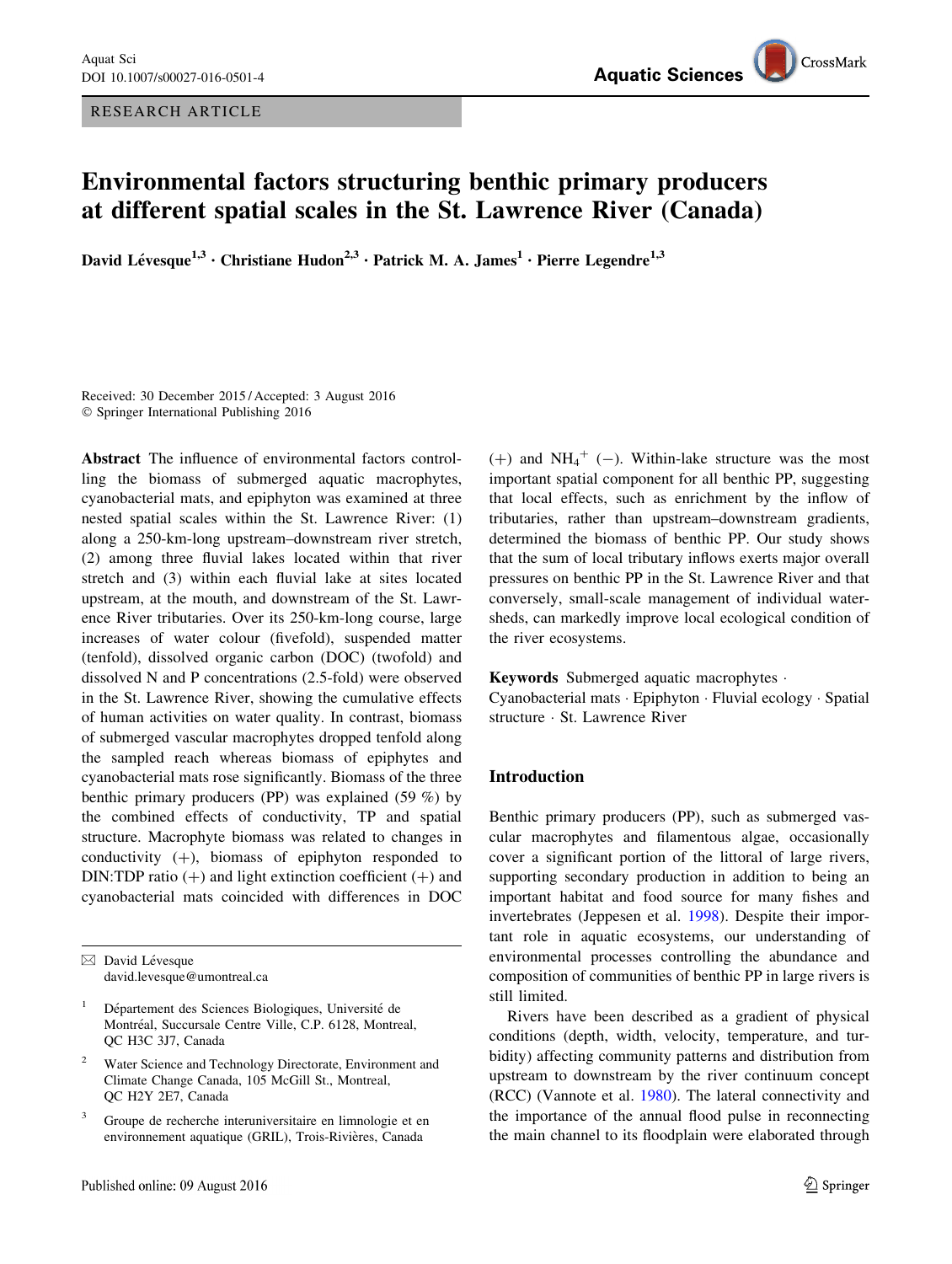the flood pulse concept (Junk et al. [1989\)](#page-11-0). Subsequent efforts (Thorp et al. [2006\)](#page-11-0) developed the riverine ecosystem synthesis, in which rivers are conceptualized as a mosaic of large and discrete patches, combining concepts of hierarchical patch dynamics and eco-geomorphology (hydrology, geomorphology, climate and vegetation). Patches represent areas characterized by functional attributes such as geology, climate, vegetation, nutrient and organic matter concentrations, discharge and current speed. The riverine ecosystem synthesis hypothesizes that river processes are driven by the spatial arrangement of patches rather than by the downstream gradient of the river continuum.

Spatial structure is rarely explicitly taken into account when examining the environmental factors controlling bio-logical communities (Cottenie [2005\)](#page-10-0). This is often problematic since environmental factors encompass pure environmental control and environmentally-induced spatial variation and does not account for neutral processes (i.e., dispersion) (Legendre and Legendre [2012](#page-11-0)). The environmental factors evoked to explain variation in biological communities also depend on the spatial scale of analysis (Forman and Godron [1986\)](#page-10-0). Some environmental variables show large variation at small spatial scales which create high heterogeneity in biological communities in relatively small areas while others show more variation at large spatial scales giving rise to community variations in large study areas (Borcard et al. [2004\)](#page-10-0). Until now, only a few studies have considered multiscale spatial and environmental effects together (Alahuhta and Heino [2013](#page-10-0); Capers et al. [2010](#page-10-0); Gallego et al. [2014;](#page-10-0) Mikulyuk et al. [2011;](#page-11-0) O'Hare et al. [2012\)](#page-11-0) and none of them has yet examined large rivers.

At the landscape scale, watershed characteristics control river morphometry and water residence time, discharge and current velocity, which in turn influence the amount of substrate suitable for the establishment of benthic PP species (Duarte and Kalff [1986](#page-10-0); Franklin et al. [2008](#page-10-0); Morrice et al. [2004\)](#page-11-0). Geology, land use and soil type influence pH, conductivity, concentrations and forms of nutrients and organic matter in the water (Alahuhta and Heino [2013;](#page-10-0) Barko and Smart [1986;](#page-10-0) Capers et al. [2010](#page-10-0)). At the watershed scale, nutrient concentrations (Carignan and Kalff [1980](#page-10-0); Jones et al. [2002](#page-11-0)) and light availability (Barko et al. [1982;](#page-10-0) Lacoul and Freedman [2006;](#page-11-0) Sand Jensen [1989\)](#page-11-0) determine the composition of benthic PP in rivers and lakes. In rivers, the importance of filamentous algae tends to increase with stream order until rising water turbidity and depth induce a shift towards phytoplankton (Hilton et al. [2006\)](#page-10-0). At local scales, point-sources of pollution, tributary inflow and biotic interactions may control the dominance of different groups of benthic primary producers. The influence of grazers (Lacoul and Freedman [2006\)](#page-11-0) and of competition for light and nutrients between submerged macrophytes, loosely attached algae and epiphyton (Franklin et al. [2008](#page-10-0); Hilton et al. [2006](#page-10-0); Vadeboncoeur and Steinman [2002\)](#page-11-0) are also well documented.

The present study uses three groups of benthic primary producers (submerged aquatic macrophytes, cyanobacterial mats and epiphyton) in the St. Lawrence River to examine the relative importance of environmental factors acting at three naturally-nested spatial scales: (1) at the large scale of a 250-km-long fluvial section, (2) at the intermediate scale of three large fluvial lakes located within this stretch and (3) within each lake, by using sites located upstream, at the mouth and downstream of inflowing tributaries. Over its course, the St. Lawrence River alternately runs through narrow  $(\approx 2-4 \text{ km-wide})$  cross-sections and three large  $(210 \text{ km-wide})$  fluvial lakes with numerous incoming tributaries. This large river thus provides us with a longitudinal series of fluvial lakes likely to support a number of distinct patches characterized by different benthic PP assemblages (Thorp et al. [2006](#page-11-0)). Heterogeneity of water characteristics in this system is generated by the presence of the greater Montreal area as well as by the inflow of numerous tributaries draining farmlands, resulting in a local degradation of water quality, regionally along the littoral area of fluvial lakes, and globally along the downstream axis of the St. Lawrence River (Hudon and Carignan [2008\)](#page-10-0).

We hypothesized that the biomass distribution of benthic PP would (1) respond to water quality degradation (increase in turbidity and nutrients) and (2) be spatiallystructured at a local scale, in our case within each individual fluvial lake because of the high heterogeneity in water characteristics generated by tributaries draining different geological formations in the St. Lawrence River watershed. Specifically, we expected a decrease in submerged aquatic macrophytes and an increase in cyanobacterial mats and epiphyton biomasses. To test these hypotheses, we quantified the biomass of benthic PP (submerged aquatic macrophytes, cyanobacterial mats and epiphyton) and coinciding environmental conditions over a 250-km stretch of St. Lawrence River in late summer 2008. Sampling was concentrated in a single season, at the maximum of benthic primary producer biomass (end of August, beginning of September), to remove the effects of seasonal successions and hydrological variation. Our results should allow us to determine whether benthic PP respond to small-scale local condition (Thorp et al. [2006\)](#page-11-0) or to the position along the river continuum, thus improving our understanding of the scale at which management and remedial actions must take place.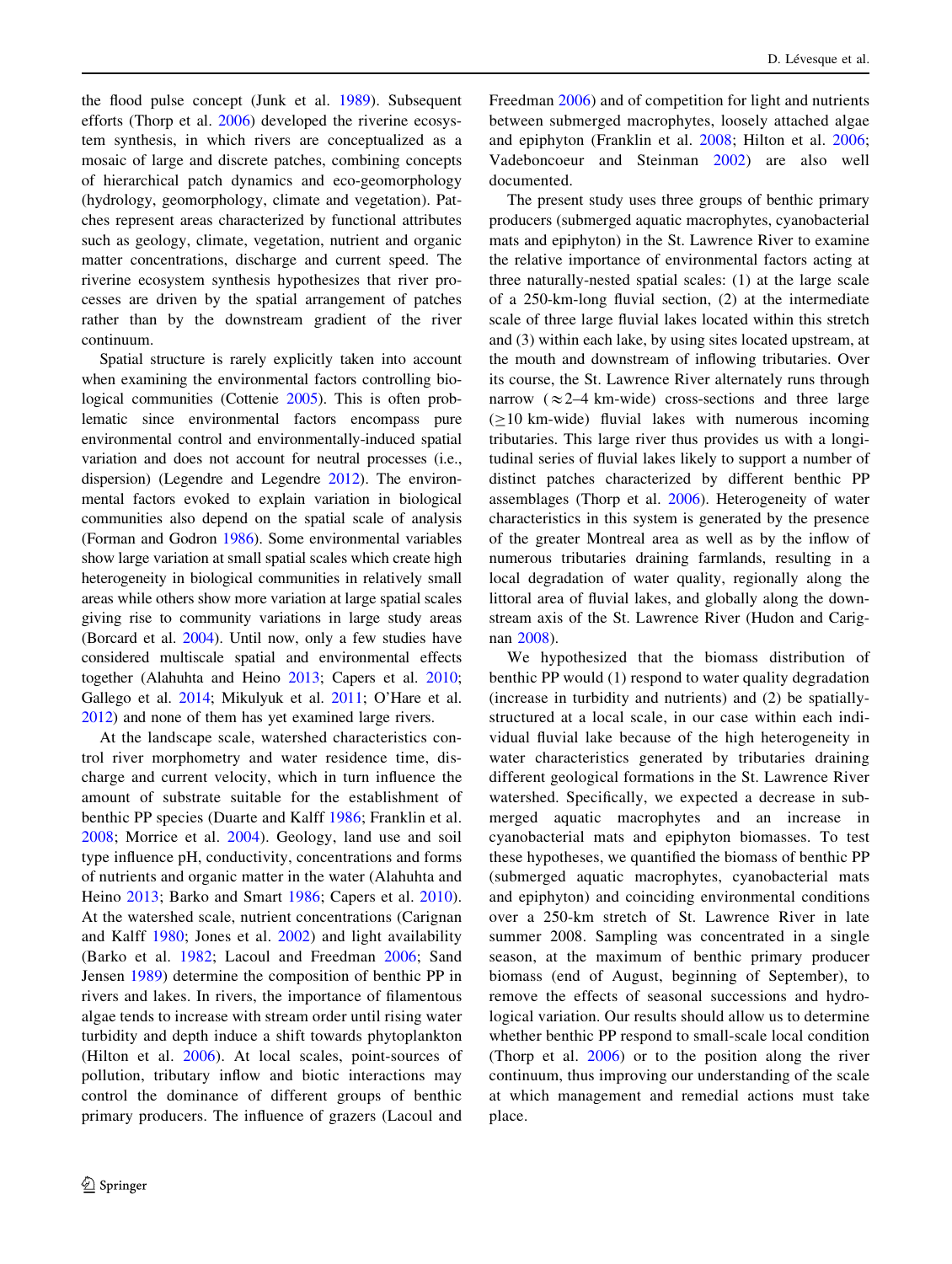#### <span id="page-2-0"></span>Methods

#### Study area

The study took place across three fluvial lakes of the St. Lawrence River (Lake Saint-François, Lake Saint-Louis and the lower portion of the Ottawa River, and Lake Saint-Pierre) located in a 250-km-long stretch of the fluvial section of the St. Lawrence River between Cornwall (Moses-Saunders hydropower dam) and Trois-Rivières (Fig. 1). Lake Saint-François lies  $\approx$  175 km downstream of the outlet of Lake Ontario into dammed Lake St. Lawrence. The Moses-Saunders hydropower dam regulates the flow ( $\approx$  7500 m<sup>3</sup> s<sup>-1</sup>) of Lake St. Lawrence into Lake Saint-François (235  $km^2$ ), which has high water clarity (Secchi depth  $>5$  m) (Table [1\)](#page-3-0) and stabilized water levels within  $\pm 10$  cm by Beauharnois dam (downstream). The watershed of Lake Saint-François is composed of rural area, moderately populated  $(100-500 \text{ hab. km}^{-2})$  and receives only small tributaries  $(<25 \text{ m}^3 \text{ s}^{-1})$ . Lake Saint-Louis  $(140 \text{ km}^2)$ , located downstream of the Beauharnois dam, is set in the densely populated  $(>500 \text{ hab. km}^{-2})$ Montreal metropolitan area. St. Lawrence River discharge  $(\approx 9500 \text{ m}^3 \text{ s}^{-1})$  and water level (0.5–1.4 m) variations in Lake Saint-Louis are seasonally modulated by the partial inflow of the Ottawa River (discharge  $\approx 1838$  m<sup>3</sup> s<sup>-1</sup>), the largest St. Lawrence River tributary. The Ottawa River waters are brown, enriched in chromatic dissolved organic matter, suspended sediments and phosphorus, resulting in low water clarity (Secchi 1–5 m). By Lake Saint-Pierre  $(402 \text{ km}^2) \approx 90 \text{ km}$  downstream, the St. Lawrence River discharge adds up to 10,500  $\text{m}^3$  s<sup>-1</sup>, including three additional large tributaries (Richelieu, Yamaska and Saint-François; discharge: 434, 86 and 168 m<sup>3</sup> s<sup>-1</sup>, respectively) contributing to its large water level range (1.31–2.26 m annually), low water clarity (Secchi 0.1–3 m) and high sediment accumulation rate (Table [1\)](#page-3-0). The watershed of Lake Saint-Pierre is rural with a low population density  $(10-25$  hab.  $km^{-2}$ ). Wetland area differs substantially among the three fluvial lakes with 4100 ha for level-stabilized Lake Saint-François, 950 ha for the heavily urbanized Lake Saint-Louis and 18,350 ha for Lake Saint-Pierre, which presents a more natural shoreline and flow regime. In addition to discharge regulation, the St. Lawrence River has also been considerably modified by human along its course with the dredging and channelling for ship traffic, creation of islands, and deepening of the Montreal harbor (Bibeault and Hudon [2007](#page-10-0)).

## Sampling

Sampling was undertaken in the littoral zone potentially colonized by submerged plant communities where the water depth was  $\langle 2.5 \text{ m}$  (Hudon et al. [2000](#page-10-0)). Sampling sites were selected in areas upstream, within, and downstream of the inflow of tributaries to the St. Lawrence River. Sampling to describe the biomass of submerged plant communities and environmental characteristics of the St. Lawrence River was conducted in the period of maximum macrophyte biomass (August 19–September 18, 2008) (Vis et al. [2006\)](#page-11-0). At each site, we measured water depth (z) (m), temperature ( $\rm{^{\circ}C}$ ), dissolved oxygen (%), pH, conductivity  $(\mu S \text{ cm}^{-1})$  (YSI 103 600 XLM, Yellow Springs, Ohio) and the light extinction coefficient  $(k)$   $(m^{-1})$  (LI-COR LI-190SA air and underwater LI-193SA spherical sensor, Lincoln, Nebraska). At each site, water samples were taken just below the surface and unfiltered sub-samples were used for analyses of suspended matter (SPM, American Public Health Association [1995](#page-10-0)), total phosphorus (TP) and total nitrogen (TN) (Environment Canada [2005](#page-10-0)). Filtered subsamples (Whatman GF/C, GE Healthcare Bio-Sciences AB, Sweden) were analyzed for total dissolved phosphorus (TDP),  $NO<sub>2</sub>–NO<sub>3</sub>$ ,  $NH<sub>4</sub><sup>+</sup>$ , dissolved organic carbon (DOC) and color (Pt/Co)



Fig. 1 Map of the study area showing, for each major sampling region, the location of littoral sites (open circles) and tributaries (full circle). Boxes indicate the three fluvial lakes under study: Lake Saint-

François (11 littoral and 9 tributary sites); the Ottawa River and Lake Saint-Louis (6 littoral and 10 tributary sites), and Lake Saint-Pierre (26 littoral and 15 tributary sites)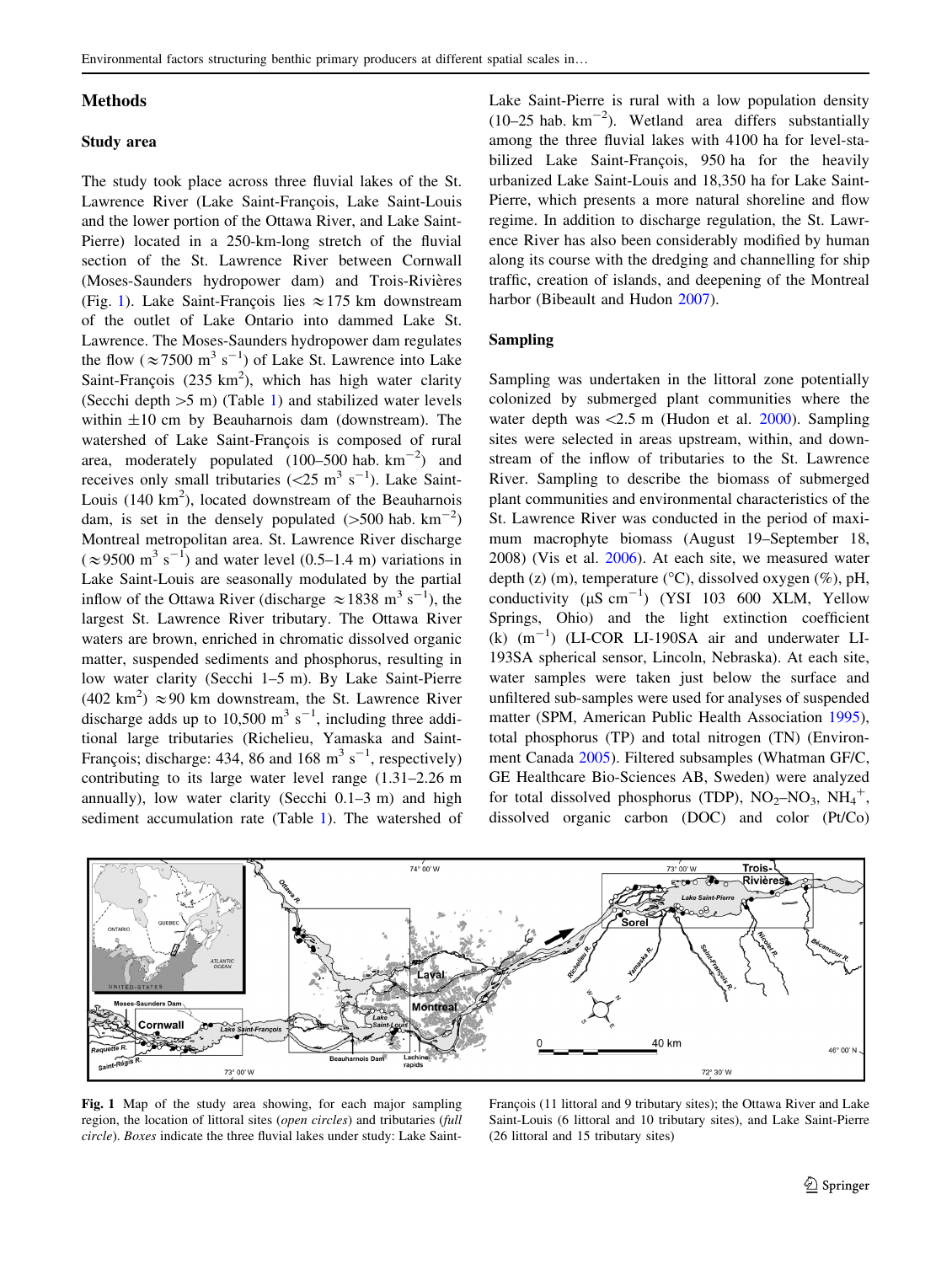| Functional attribute                                                                     | Lake Saint-François                        | Lake Saint-Louis-lower<br>Ottawa R             | Lake Saint-Pierre                                                                  |  |  |
|------------------------------------------------------------------------------------------|--------------------------------------------|------------------------------------------------|------------------------------------------------------------------------------------|--|--|
| St. Lawrence River discharge $(m^3 s^{-1})^f$                                            | 7500                                       | 9500                                           | 10,500                                                                             |  |  |
| Total fluvial lake area $(km^2)^c$                                                       | 235                                        | 140                                            | 402                                                                                |  |  |
| Annual (1998–2008) water level<br>variation $(m)^f$                                      | $0.09 - 0.28$ , largely stabilized         | $0.53 - 1.42$                                  | $1.31 - 2.26$                                                                      |  |  |
| Major tributaries (mean annual<br>tributary discharge, $m^3 s^{-1}$ <sup>a</sup>         | Raquette, Saint-Régis rivers<br>(<25, <10) | Ottawa Chateauguay<br>rivers (1838, 37),       | Richelieu, Yamaska, Saint-François<br>rivers (434, 86, 168)                        |  |  |
| Population density (hab. $km^{-2}$ ) <sup>b</sup>                                        | $100 - 500$                                | >500                                           | $10 - 25$                                                                          |  |  |
| Shoreline use                                                                            | Rural                                      | Urban                                          | Wetlands                                                                           |  |  |
| Connectivity with floodplain                                                             | Low because of stabilized<br>water level   | Low because of heavily<br>urbanized shorelines | High because of high range of level<br>and natural wetlands along the<br>shoreline |  |  |
| Littoral areas (defined as $z < 4.5$ m, km <sup>2</sup> )<br>(% of total area) $\rm{^c}$ | 176 $(75\%)$                               | 100 $(71\%$                                    | 249 $(62 \% )$                                                                     |  |  |
| Total area of wetlands (ha) <sup>d</sup>                                                 | 4100                                       | 950                                            | 18,350                                                                             |  |  |
| Mean depth $(m)^c$                                                                       | 5.1                                        | 3.4                                            | 2.7                                                                                |  |  |
| Water clarity (Secchi depth range, $m$ ) <sup>e</sup>                                    | $5 - 10$                                   | $1 - 5$                                        | $0.1 - 3$                                                                          |  |  |
| Sediment accumulation (kg m <sup>-2</sup> year <sup>-1</sup> ) <sup>c</sup>              | 3.2                                        | 6.7                                            | 12.1                                                                               |  |  |

<span id="page-3-0"></span>Table 1 Comparison of the attributes potentially affecting the abundance, composition and scale of distribution of benthic primary producers in the three fluvial lakes of the St. Lawrence

See Fig. [1](#page-2-0) for position of each fluvial lake within the St. Lawrence River continuum

 $a$  From Hudon and Carignan [\(2008\)](#page-10-0)

 $<sup>b</sup>$  From Gouvernement du Québec ([2010\)](#page-10-0)</sup>

<sup>c</sup> From Carignan and Lorrain [\(2000](#page-10-0))

<sup>d</sup> From [http://www.qc.ec.gc.ca/csl/fich/fich001\\_002\\_e.html#overview](http://www.qc.ec.gc.ca/csl/fich/fich001_002_e.html%23overview)

<sup>e</sup> From Hudon et al. [\(2000](#page-10-0))

 $f$  From Environment Canada ([2012\)](#page-10-0)

(Environment Canada [2005\)](#page-10-0). TP and TDP were determined by acid digestion followed by colorimetry with ammonium molybdate. TN was analyzed after persulfate digestion with a LACHAT Continuous Flow Quick-Chem 8000 ion analyzer (Loveland, Colorado).  $NO<sub>2</sub>–NO<sub>3</sub>$  was measured by reducing nitrate to nitrite in a cadmium column prior to colorimetry;  $NH_4$ <sup>+</sup> was analyzed by colorimetry after the addition of sodium nitroprusside and sodium phenate. DOC was oxidized to carbon dioxide by the addition of persulfate prior to infrared detection (Shimadzu TOC-5000; Shimadzu Corporation, Japan) (Environment Canada [2005\)](#page-10-0). Dissolved inorganic nitrogen (DIN) was calculated as the sum of  $NO<sub>2</sub>-NO<sub>3</sub>$  and  $NH<sub>4</sub><sup>+</sup>$  concentrations. Distance of the closest upstream sampled tributary was measured (MapInfo Professional v8.5, Pitney Bowes Inc, Connecticut) to represents the local effect of tributary over water quality.

Biomasses of benthic PP (macrophytes, cyanobacterial mats and, epiphyton) was estimated quantitatively using a double-headed rake dragged over a length of 1 m on the bottom of the St. Lawrence River (Kenow et al. [2007](#page-11-0); Yin et al. [2000](#page-11-0)). Biomass was averaged from collections made in front and on both sides of the boat. Macrophytes

collected simultaneously with epiphytes and filamentous algae were brought back to the laboratory for cleaning, sorting, identification, and measurement of wet mass (WM) and conversion to dry mass (DM) using previously established conversion factors (Hudon et al. [2012](#page-10-0)). The algae mats were dominated by the cyanobacterium Lyngbya wollei (Levesque et al. [2012](#page-11-0)). The epiphyton biomass ( $\mu$ g of chla mg<sup>-1</sup> DM on macrophytes leaves) was estimated by manually dislodging epiphytes of 10 leaves of vascular macrophytes (generally Vallisneria americana), drying the leaves at 50  $\degree$ C, measuring their dry mass  $(\pm 0.1 \text{ mg})$  and measuring chlorophyll-a of epiphyton following cold ethanol extraction and spectrometry (Stainton et al. [1977\)](#page-11-0).

#### Statistical analysis

## Environmental variables

Physical, chemical and biological variables (biomass) of the sites in the littoral zone and at the mouth of tributaries of our three fluvial lakes were compared separately among lakes using Kruskal–Wallis nonparametric analysis of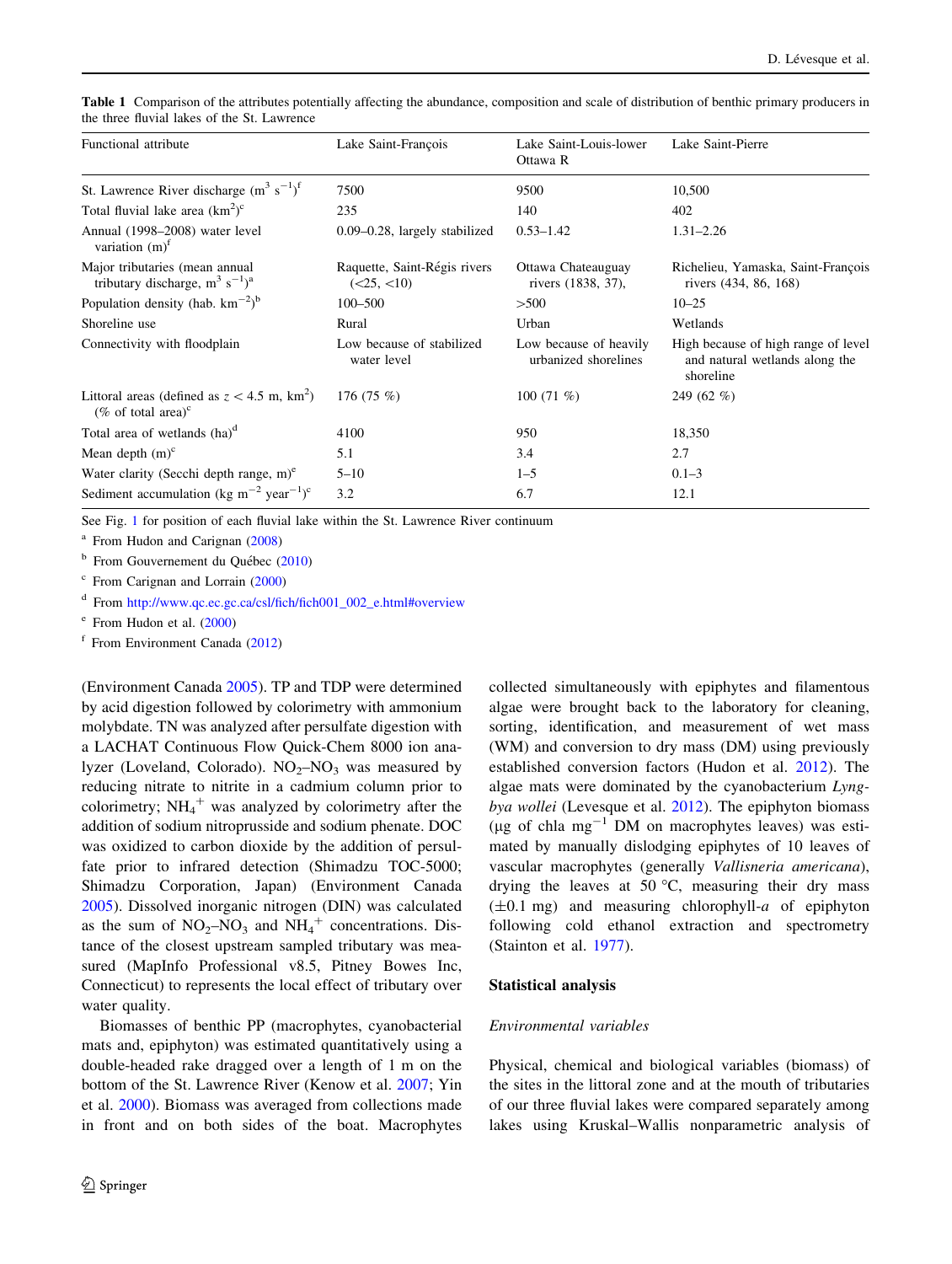variance (ANOVA; function kruskal.test of package stats) followed by multiple comparisons of medians (function kruskalmc of package pgirmess) (Giraudoux [2011\)](#page-10-0) in the R statistical language (R Development Core Team 2011, Austria). In addition, sites within littoral zone and at the mouth of the tributaries for the same fluvial lake were compared using the Wilcoxon rank sum in the same fashion. Water depth was not included in the analysis on the basis that the sampled sites were selected to have a depth in the 0.5–2 m range. Temperature, dissolved oxygen and pH were excluded because of their high daily variation.

Variability among sites of the littoral zone was explored by principal component analysis (PCA) using the FactoMineR library (Husson et al. [2010\)](#page-11-0) in R. All variables were reduced to unit variance by standardization in order to facilitate the comparison of variables with different scales (Legendre and Legendre [2012](#page-11-0)).

#### Benthic PP analysis

We determined the influence of environmental variables and their spatial component on the benthic primary producer community using redundancy analysis (RDA) and variation partitioning (Borcard et al. [1992\)](#page-10-0). Vegetation biomass data were transformed using the Hellinger transformation to prevent similarity simply due to absence at, eliminate the differences of total biomass among sites and, because it includes a square-root transformation, reduce the importance of the most abundant vegetation types, as recommended for RDA (Legendre and Gallagher [2001\)](#page-11-0). We also evaluated environmental and spatial control for individual functional groups of benthic PP using multiple regressions on  $log_{10}$  transformed biomass.

Spatial structure was modeled hierarchically at three levels: (1) at the fluvial scale using a linear trend in the  $x$  coordinates (longitude) of the sampling sites,  $(2)$  at the among-lake scale by using two binary variables to represent the three St. Lawrence River fluvial lakes, and (3) at the within-lake scale with Moran's eigenvector maps (MEM) (Borcard and Legendre [2002\)](#page-10-0). MEM produce a group of orthogonal spatial variables from the geographic distances among the sampling sites (Dray et al. [2006\)](#page-10-0). These variables model spatial variation at different scales and can be used as explanatory variables in RDA and regression (Borcard et al. [2011](#page-10-0)). Specifically, each fluvial lake was modelled separately with a set of MEM variables which were arranged into blocks, one for each lake. For each fluvial lake, the minimum and maximum distance between two sampling sites acted as the spatial detection range: Saint-Francois (10.1–32.6 km), Saint-Louis (5.5–11.0 km) and Saint-Pierre (12.0–67.8 km). The detection range reflected lake size as well as the number of tributaries and distance between them in each lake. Significant MEM variables were then used to define the scale of the spatial patterns in benthic PP.

Forward selection was applied separately to the environmental and MEM variables to reduce the number of variables before RDA or regression. Variation in vegetation biomass was decomposed (Borcard et al. [1992](#page-10-0)) among environmental variables, river scale, among-lake and within-lake scales using the varpart function of the vegan package in R (Oksanen et al. [2013\)](#page-11-0).

#### **Results**

#### Biomass of benthic primary producers

Macrophyte composition was dominated by Vallisneria americana through the whole study area, with the presence of Elodea canadensis in all tributaries and of various other taxa in the St. Lawrence River littoral zone. Macrophytes represented the most abundant vegetation throughout the study area (Table [2](#page-5-0)) and showed a clear decreasing trend along the sampled reach, nearly disappearing in Lake Saint-Pierre tributaries (Fig. [2](#page-6-0)). It should nevertheless be pointed out that the decrease in macrophyte biomass did not lead to major changes in the composition of vascular plant communities along the fluvial gradient. Epiphyton comprised a mixture of diatoms, filamentous Chlorophytes, cyanobacteria and debris loosely attached to the surface of vascular macrophytes. Epiphyte biomass tended to increase downstream in the littoral zone, but dropped in the increasingly turbid tributaries found within each successive fluvial lake (Fig. [2\)](#page-6-0). Cyanobacterial mats were largely comprised of the filamentous, non-heterocyst taxon Lyngbya wollei; mats were absent from Lake Saint-François and their biomass increased downstream; they were first observed in the Ottawa River and Lake Saint-Louis and reached their highest biomass in Lake Saint-Pierre (Table [2;](#page-5-0) Fig. [2\)](#page-6-0).

#### Environmental variables

St. Lawrence River water quality changed markedly over its 250-km-long course through Lake Saint-François, Lake Saint-Louis and Lake Saint-Pierre. As expected by its position  $\approx$  175 km downstream of Lake Ontario and Lake St. Lawrence, just below Moses-Saunders dam, Lake Saint-François was clear (light extinction coefficient of 0.5  $m^{-1}$ ), with low suspended matter and DOC concentrations (Table [3\)](#page-7-0). By the time St. Lawrence River reached Lake Saint-Pierre, located farthest downstream, large increases in water colour (5 $\times$ ), suspended matter (10 $\times$ ) and DOC (2 $\times$ ) were observed (Table [3](#page-7-0)). These conditions resulted in a sharp decrease in light penetration downstream, from  $>50$  % of incident light reaching the bottom (Secchi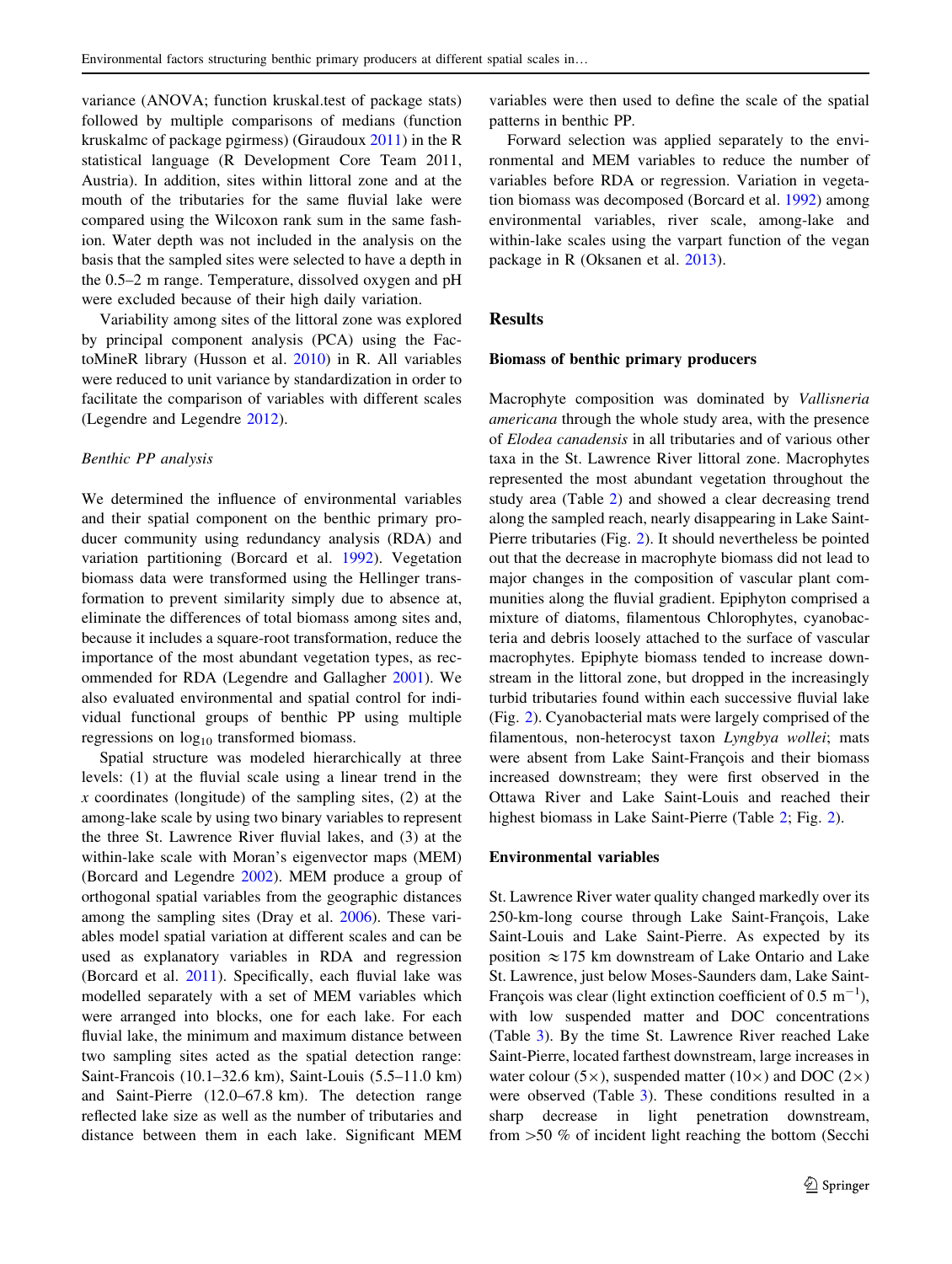| Dominant<br>macrophyte taxa:                                               | Lake St. François                                                                       |                                                                                      | Lake St. Louis                                                                            |                                                                                       | Lake St. Pierre                                                                               |                                                                                |  |
|----------------------------------------------------------------------------|-----------------------------------------------------------------------------------------|--------------------------------------------------------------------------------------|-------------------------------------------------------------------------------------------|---------------------------------------------------------------------------------------|-----------------------------------------------------------------------------------------------|--------------------------------------------------------------------------------|--|
|                                                                            | <b>SLR</b> littoral<br>$(N = 11)$<br>Vallisneria<br>americana,<br>Heteranthera<br>dubia | <b>Tributaries</b><br>$(N = 9)$<br>Vallisneria<br>americana,<br>Elodea<br>canadensis | <b>SLR</b> littoral<br>$(N = 6)$<br>Vallisneria<br>americana, Alisma<br>plantago-aquatica | <b>Tributaries</b><br>$(N = 10)$<br>Vallisneria<br>americana,<br>Elodea<br>canadensis | <b>SLR</b> littoral<br>$(N = 26)$<br>Vallisneria<br>americana,<br>Potamogeton<br>richardsonii | Tributaries<br>$(N = 15)$<br>Vallisneria<br>americana,<br>Elodea<br>canadensis |  |
| Macrophytes biomass<br>$(g \text{ DM m}^{-2})$                             | $182(1-345)a$                                                                           | 165 $(11-277)a$                                                                      | $30(9 - 75)$ ab                                                                           | $67(5-176)a$                                                                          | $26(0-169)b$                                                                                  | $0(0-30)b$                                                                     |  |
| Epiphyton biomass<br>(µg of chla mg <sup>-1</sup><br>DM of<br>macrophytes) | 642 (106–5790)a                                                                         | 1219 $(250-4694)a$                                                                   | 538 (386–1109)a                                                                           | 955 $(127-5305)a$                                                                     | 1090 $(164 - 7623)a$                                                                          | $0(0-2210)b$                                                                   |  |
| Cyanobacterial mats<br>biomass<br>$(g DM m^{-2})$                          | $0(0-0)a$                                                                               | 0 $(0-0)a$                                                                           | $2(0-24)ab$                                                                               | 0 $(0-16)a$                                                                           | $0(0-46)b$                                                                                    | $0(0-0)b$                                                                      |  |

<span id="page-5-0"></span>Table 2 Median biomass and range for each of the three major types of benthic primary producers collected in the St. Lawrence River (SLR) fluvial lakes and their tributaries

Results of three comparison tests based on Kruskal–Wallis nonparametric analysis of variance (ANOVA) followed by multiple comparisons of medians

Letters identify significantly different groups ( $p < 0.05$ ) for each comparison: (1) between-lake comparisons (normal letters); (2) between littoral zone and tributary mouth for all lakes (italic letters); (3) between littoral zone and tributary mouth within each lake (bold characters)

depth  $>5$  m) in Lake Saint-François to  $<5$  % (Secchi depth \0.3 m) in Lake Saint-Pierre. St. Lawrence River water also became enriched in nutrients along the studied reach, showing a 2.5-fold increase in both dissolved N and P.

For Lake Saint-François, comparison of the water quality between St. Lawrence River littoral zone and tributaries for each fluvial lake showed that tributaries were significantly more turbid and rich in DOC than St. Lawrence River waters. In contrast, for lakes Saint-Louis and Saint-Pierre, both inflowing tributary waters and St. Lawrence River littoral areas were increasingly turbid and nutrient-rich moving downstream (Table [3\)](#page-7-0). Although conductivity was highly variable within each fluvial lake and among tributaries, it tended to decrease along the longitudinal river axis. Tributaries from Lake Saint-Pierre exhibited particularly high concentrations of suspended matter, DIN and DIN:TDP ratio as well as the highest range of conductivity values (Table [3\)](#page-7-0). Poor water quality in tributaries exerts a cumulative impact and explains the progressive downstream degradation of the St. Lawrence River water quality.

We explored the relationship between the physical, chemical and spatial variables of the St. Lawrence River littoral zone along the downstream gradient by PCA. The first two principal components captured 62 % of the total variance of the 13 standardized variables (Fig. [3](#page-8-0)a). The contrasting optical properties of water masses from Lake Saint-François (high conductivity, clear waters) and of Lake Saint-Louis and Lake Saint-Pierre (low conductivity, brown, turbid waters) was shown by the strong negative relation between conductivity and light penetration with color and DOC along the first PCA axis (49 %). In addition, the concentrations of all forms of N and P were grouped together along the first axis and were strongly associated with water optical properties (colour, DOC, SPM). The second axis  $(13 \%)$  was driven by the opposition between DIN: TDP and distance to nearest upstream tributary.

# Environmental and spatial variables controlling biomass of benthic PP

The combined influence of all environmental variables and spatial structure (fluvial, regional and lake scale) explained 61 %  $(R_{\text{adj}}^2)$  of the variation in the biomass of the benthic primary producers of the St. Lawrence River. The first axis  $(R<sub>adj.</sub><sup>2</sup> = 57 %)$  contrasted high biomass of macrophytes found in Lake Saint-François and epiphyton which was dominant in Lake Saint-Pierre at the downstream end of the fluvial gradient (Fig. [3b](#page-8-0)). In addition, the first axis showed the increase in DOC and nutrients (TN and TP) and decrease in transparency (color and light extinction coefficient) from Lake Saint-François to Lake Saint-Pierre. The correlation between benthic PP and MEM variables LSF-1 and LSF-3 (left side of axis I) indicates a spatial pattern of enhanced plant growth at distances in the order of 16–33 km downstream of tributary enrichment. The second axis (4 % of explained variation) related the biomass of L. wollei to a low DIN:TDP ratio and a long distance to the closest upstream tributary. Another regression analysis for L. wollei only (not shown), revealed that its biomass followed a spatial pattern at the  $\approx 8-11$  km scale in Lake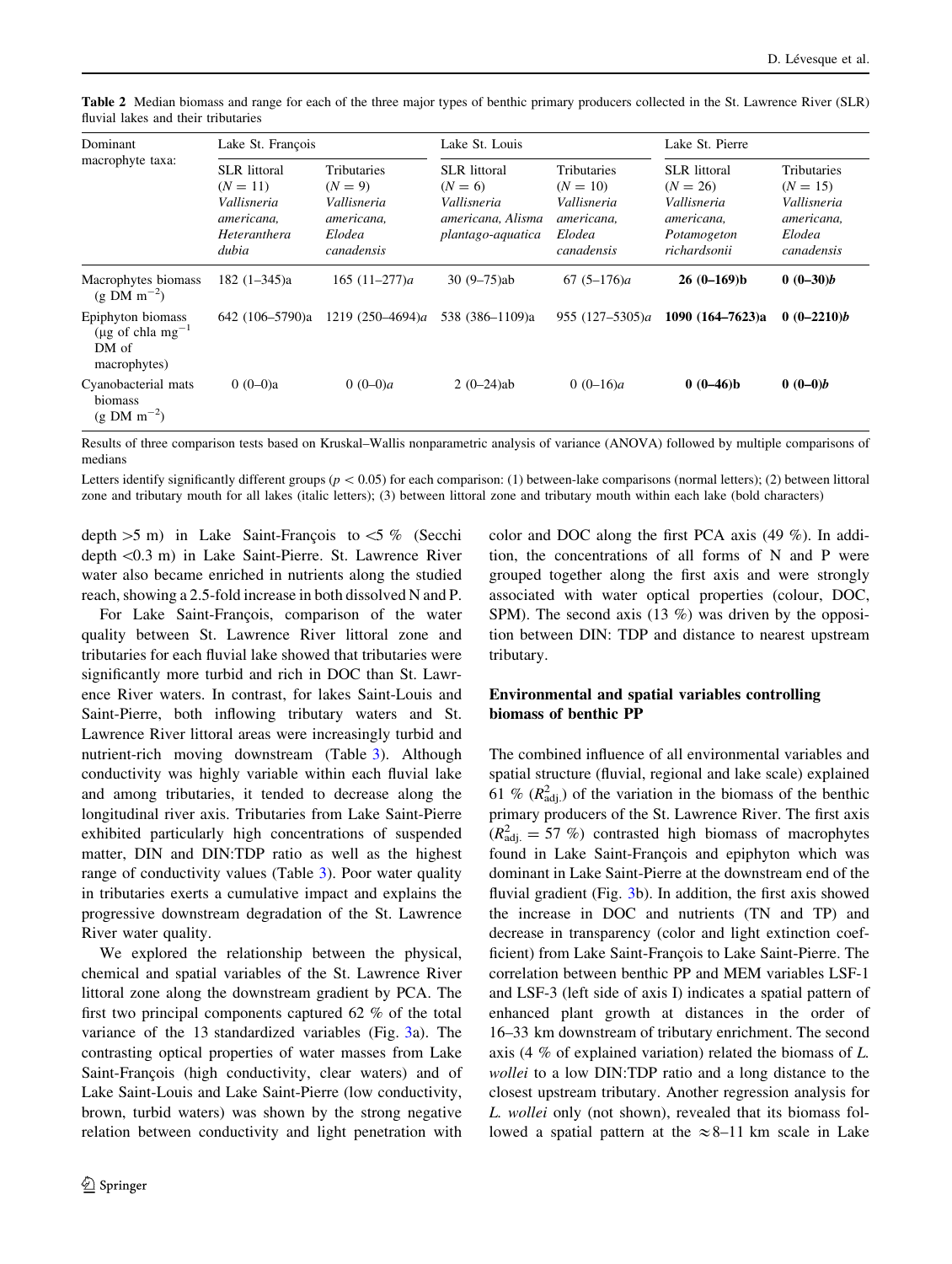<span id="page-6-0"></span>



Fig. 2 Vertical bar plot of the biomass of a submerged macrophytes, b epiphyton, and c cyanobacterial mats against distance from the Moses-Saunders power dam, for each major sampling regions (black horizontal bars). The top panel (vertical black bars) of each plot

represents biomass in the St. Lawrence River littoral sites and the bottom panel (vertical grey bars), the biomass sampled downstream of the mouth of tributaries. LSF Lake St. François, LSL Lake St. Louis and LSP Lake St. Pierre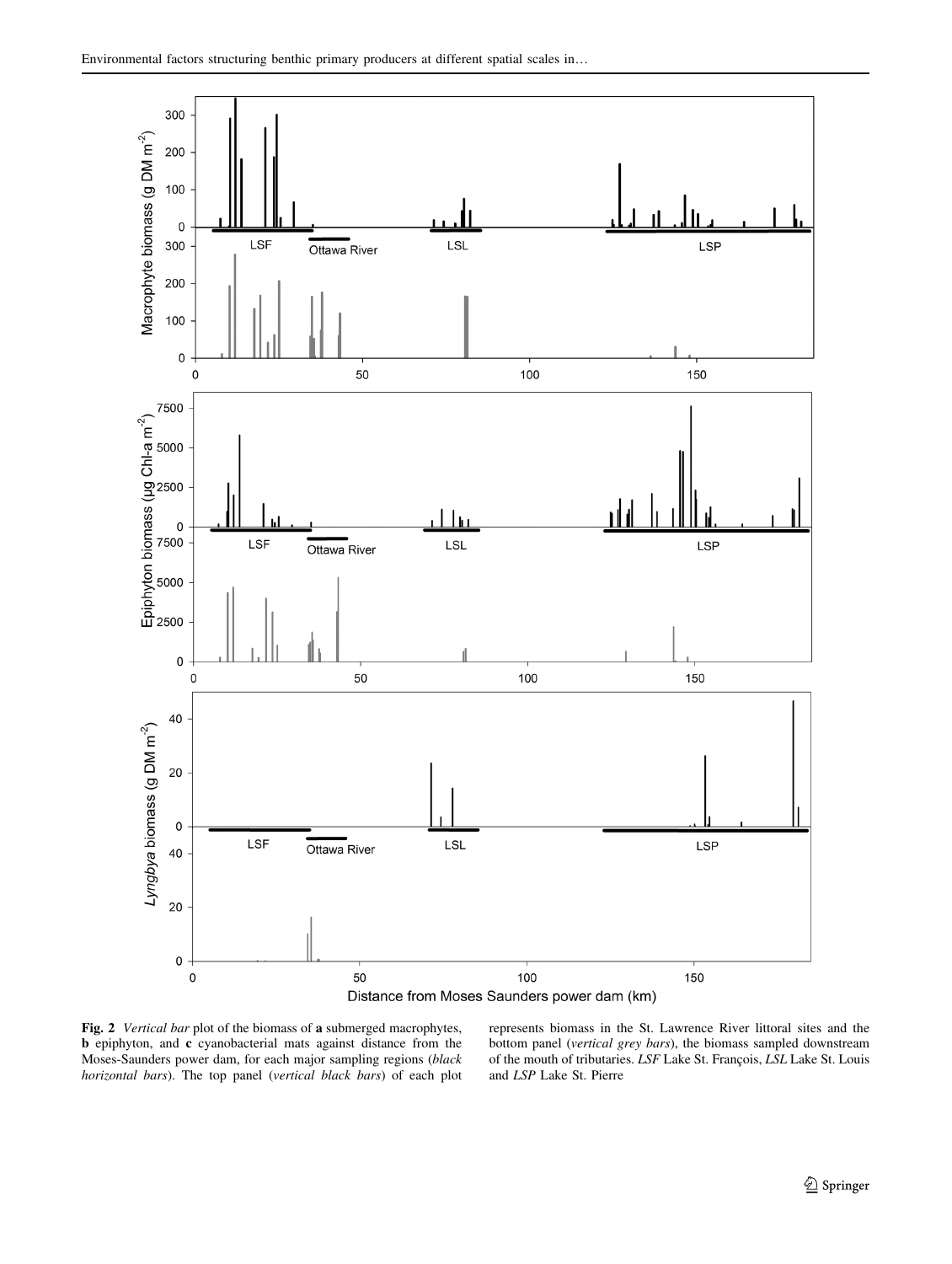|                                                | Lake St. François                 |                          | Lake St. Louis                   |                           | Lake St. Pierre                   |                           |  |
|------------------------------------------------|-----------------------------------|--------------------------|----------------------------------|---------------------------|-----------------------------------|---------------------------|--|
|                                                | <b>SLR</b> littoral<br>$(N = 11)$ | Tributaries<br>$(N = 9)$ | <b>SLR</b> littoral<br>$(N = 6)$ | Tributaries<br>$(N = 10)$ | <b>SLR</b> littoral<br>$(N = 26)$ | Tributaries<br>$(N = 15)$ |  |
| Conductivity ( $\mu$ S cm <sup>-1</sup> )      | $261(23-282)$                     | $244(50-565)$            | $161(64 - 253)$                  | $124(67-253)$             | $130(72 - 259)$                   | 172 (27–597)              |  |
| Light extinction coef. $(m^{-1})$              | $0.5(0.4-1.5)a$                   | 1.2 $(0.6-2.0)a$         | $1.0(0.4-2.1)$ ab                | $1.8(0.5-2.3)ab$          | $2.1(0.8-3.5)b$                   | $2.4(1.2-5.1)b$           |  |
| Color (Pt/Co)                                  | $9(2-16)a$                        | $21(6 - 80)$             | $36(6-55)ab$                     | $47(7-59)$                | 46 $(9-71)b$                      | $47(11-206)$              |  |
| SPM $(mg L^{-1})$                              | $1(1-9)a$                         | 1 $(1-4)a$               | $2(1-5)a$                        | $4(1-12)a$                | 11 $(2-48)b$                      | $18(2-170)b$              |  |
| Total Nitrogen ( $\mu$ g N L <sup>-1</sup> )   | 435 (315–495)a                    | 508 (370-1085)           | 440 (370-1000)ab                 | 510 (360-1030)            | $622(365 - 885)b$                 | 670 (353-4620)            |  |
| DIN ( $\mu$ g N L <sup>-1</sup> )              | $102(22-183)a$                    | 64 $(20-246)a$           | 123 (104-217)ab                  | 106 $(25-643)a$           | 241 (26-486)b                     | $262(88-4577)b$           |  |
| NH <sub>4</sub> (µg N L <sup>-1</sup> )        | $11(7-15)a$                       | $8(5-41)a$               | $14(12-37)ab$                    | 18 $(9-69)ab$             | $21(2-96)b$                       | $27(8-757)b$              |  |
| Total Phosphorus ( $\mu$ g P L <sup>-1</sup> ) | $13(7-35)a$                       | $33(10-44)$              | $20(11-56)ab$                    | $28(12-64)$               | 40 $(16-68)$ b                    | $40(13-138)$              |  |
| TDP ( $\mu$ g P L <sup>-1</sup> )              | $8(5-23)a$                        | $20(6-37)$               | $13(6-48)ab$                     | $16(8-40)$                | $20(10-34)b$                      | $19(7-67)$                |  |
| DIN: TDP (by mass)                             | $14(2-24)$                        | $3(1-18)a$               | $9(5-21)$                        | $6(2-23)ab$               | $10(2-18)$                        | $15(5-68)b$               |  |
| DOC (mg C $L^{-1}$ )                           | $2.7(2.3-4.12)a$                  | $4.8(2.9-10.9)$          | 5.6 $(2.4 - 7.0)$ ab             | $7.1(2.3-7.4)$            | $6.3$ $(2.8-7.1)$ b               | $5.9(3.4-12.6)$           |  |

<span id="page-7-0"></span>Table 3 Median values (range) of the chemical and physical water quality characteristics in the St. Lawrence River (SLR) fluvial lakes and tributaries (See Table [2](#page-5-0) for the key to statistical comparisons)

Saint-Louis. Following a forward selection on environmental variables, conductivity and TP were retained and the model still explained 59 %  $(R<sub>adj</sub><sup>2</sup>)$  of the variation in the biomass of the benthic primary producers of the St. Lawrence River (not shown).

Since environmental conditions were spatially structured, most of the explanatory power resided in their intersection (22 %; Table [4](#page-9-0)). Environmental variables (7 %) and within-lake (15 %) scale were important components on their own, but taken together also explained 5.5 % of biomass of benthic PP. Investigation of specific environmental/ spatial factors controlling each group of benthic PP revealed that macrophyte biomass was positively related to conductivity ( $R_{\text{adj.}}^2 = 37$  %; Table [4\)](#page-9-0), which was spatially structured at all scales ( $R_{\text{adj.}}^2 = 11 \%$ ), but also important on its own (18 %). Rising epiphyton biomass coincided with rising light extinction coefficient (i.e., increasing turbidity) and rising DIN:TDP ratio ( $R_{\text{adj.}}^2 = 15$  %), both largely modulated by within-lake differences between littoral sites and those influenced by local tributary inflow  $(R_{\text{adj.}}^2 = 7 \%)$ . Lyngbya wollei rising biomass was best correlated to rising DOC and dropping  $NH_4^+$  ( $R_{\text{adj.}}^2 = 32$  %), all of which showed a clear downstream gradient. The spatial structure within lake alone was important for all vegetation groups with 21 % of biomass variation explained for both macrophytes and epiphyton and to a lesser extent for Lyngbya with 13 % of biomass variation.

## **Discussion**

In this study we compared the littoral zone of three fluvial lakes located along a fluvial continuum providing a natural, three-level nested design (fluvial scale, among lakes and

within lakes) to understand the environmental control of benthic primary producer biomass. Water quality in the tributaries of the St. Lawrence River reflected land use and the geology of their drainage basins as their turbidity (light extinction coefficient, SPM, DOC) and DIN:TDP increased along the longitudinal river axis. We expected that biomass variation of benthic PP would be both environmentally and spatially controlled at the within-lake scale, which turned out to be the case; that finding will allow us to revisit the principles underlying the multi-scale functioning of large rivers.

# Factors controlling the biomass of benthic primary producers

Water conductivity is often the most important environmental variable controlling macrophytes (Alahuhta and Heino [2013](#page-10-0); Capers et al. [2010](#page-10-0); O'Hare et al. [2012\)](#page-11-0) and benthic algae (Biggs [1995\)](#page-10-0) at multiple scales. The gradient of apparently decreasing conductivity in the littoral zone of each fluvial lake is likely related to differences in geology among individual sub-watersheds. Lake Saint-Francois is characterized by waters originating from the Great Lakes in the interior lowlands (high conductivity). Lake Saint-Louis is the point of confluence of the Ottawa River, which drains the Canadian Shield, adding a major contribution of lowconductivity waters to the St. Lawrence River north shore. Lake Saint-Pierre receives tributaries draining the Canadian Shield to the north and the Appalachian Mountains to the south. Longitudinal changes in land use further amplify the downstream degradation in water quality (Biggs [1995](#page-10-0)): from the rural and forested section around Lake Saint-François, the St. Lawrence River flows through the heavily urbanized area of metropolitan Montreal around Lake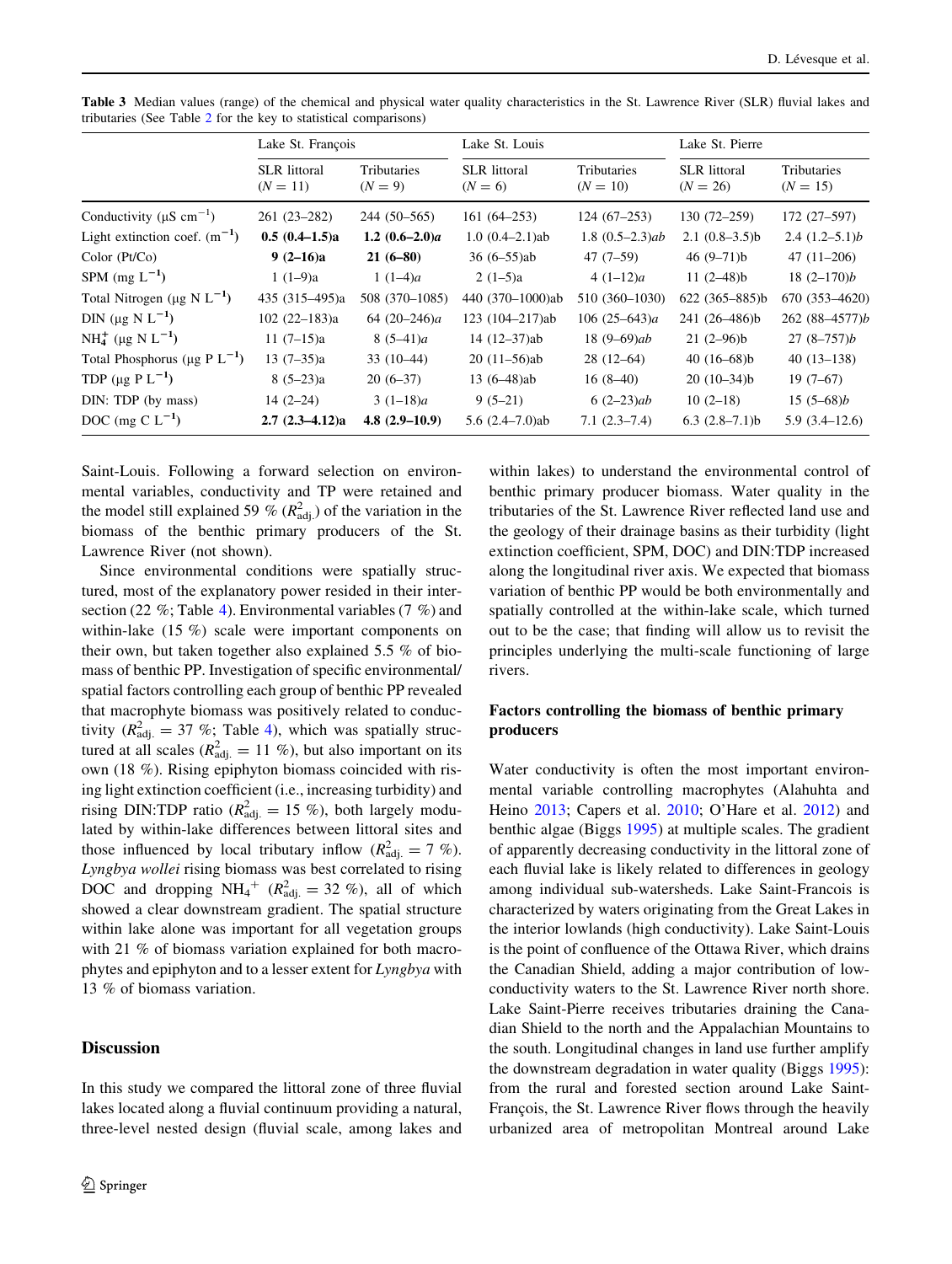<span id="page-8-0"></span>

Fig. 3 a Principal component analysis (PCA) biplot based on correlations among the physical and chemical variables of the littoral sites ( $N = 43$ ) of the St. Lawrence River. Arrows represent environmental variables (SPM concentration of suspended particulate matter, dist. near. tributary distance to the nearest upstream tributary, LSF Lake St. François, LSL Lake St. Louis and LSP Lake St. Pierre.). Full triangles represent the centroids of the states of the qualitative variable fluvial lake. b Redundancy analysis (RDA) with type 2 scaling for all environmental variables; biomass of benthic PP was Hellinger-transformed (full circles). Quantitative environmental and spatial variables selected by forward selection (arrows) and centroids of qualitative variables (full triangles) are also shown

Saint-Louis, eventually reaching the fertile farmlands surrounding Lake Saint-Pierre. The combined effects of geology and land use explain the downstream gradient of decreasing conductivity and rising turbidity and TP we reported in this study.

As hypothesized, each type of benthic PP exhibited a specific response to water quality which was structured across multiple spatial scales. The association of TP with the biomass of each benthic PP reflected the nutrient acquisition strategy of the different functional groups. Macrophytes were prevalent in the clear, low TP waters of upstream littoral Lake Saint-François since they rely primarily on sediment nutrients via root absorption (Barko and Smart [1986;](#page-10-0) Carignan and Kalff [1980](#page-10-0)). Epiphytic biomass was highest in downstream Lake Saint-Pierre, where local tributaries increased nutrient concentrations in the water column (Vadeboncoeur and Steinman [2002](#page-11-0)). Biomass of epiphyton was positively associated with DIN:TPD, reflecting the degradation of the water quality of tributaries of the St. Lawrence River along the river continuum and showing that tributary confluences are key ecological nodes (Thorp et al. [2006\)](#page-11-0). Similarly, a study of seven watersheds with varying agricultural use (12–80 %) found a stimulatory effect of tributary loadings on loosely attached algae (Makarewicz et al. [2007](#page-11-0)). For epiphytes, the positive correlation between biomass and the water extinction coefficient was likely achieved by the growth of epiphytes on macrophytes reaching towards the surface (Vis et al. [2006](#page-11-0)), in spite of the turbid conditions resulting from the high concentration of SPM brought by tributaries. Tributaries also supplied high DOC and nutrients concentrations favorable to cyanobacterial mats, either directly from the overlying water or indirectly via mineralization within the mat (Stevenson et al. [1996\)](#page-11-0). DOC and  $NH_4^+$  were also previously documented as environmental factors controlling the distribution and biomass of cyanobacterial mats in the St. Lawrence River (Levesque et al. [2012,](#page-11-0) [2015](#page-11-0)).

Although the importance of direct environmental selection was only meaningful for the benthic PP community and specifically for macrophytes, a large portion of the variation was explained by environmental variables that were structured spatially at all scales studied (fluvial scale, among lakes and within lakes) a common feature in similar studies (Alahuhta and Heino [2013;](#page-10-0) Capers et al. [2010;](#page-10-0) O'Hare et al. [2012](#page-11-0)). The importance of the within-lake scale alone for the whole benthic community and each functional group might also be indicative of the influence of autogenic biological processes (e.g., competition, grazing) and that environmental factors act at smaller scale  $(<10 \text{ km})$  than used in our study (Legendre and Legendre [2012](#page-11-0)).

From a management perspective, our results indicate that reduction in SPM and nutrient loads from tributaries through better management practice (BMPs), could improve the St. Lawrence River water quality and benthic habitats 16–33 km downstream of the river mouth, depending on their discharge and location along the St. Lawrence River continuum. In addition, our study revealed that the abundance of L. wollei mats fluctuated at distances  $\approx$  8–11 km. Our multi-level approach allowed us to detect which environmental factors influence benthic PP and at what scale they act and additionally to take into account the strong effect of human actions across spatial scales (Allan [2004](#page-10-0)) in order to preserve the integrity of the benthic primary producer community.

Part of the unexplained variation in our general model could result from the high variation in community organisation, originating from stochastic hydro-climatic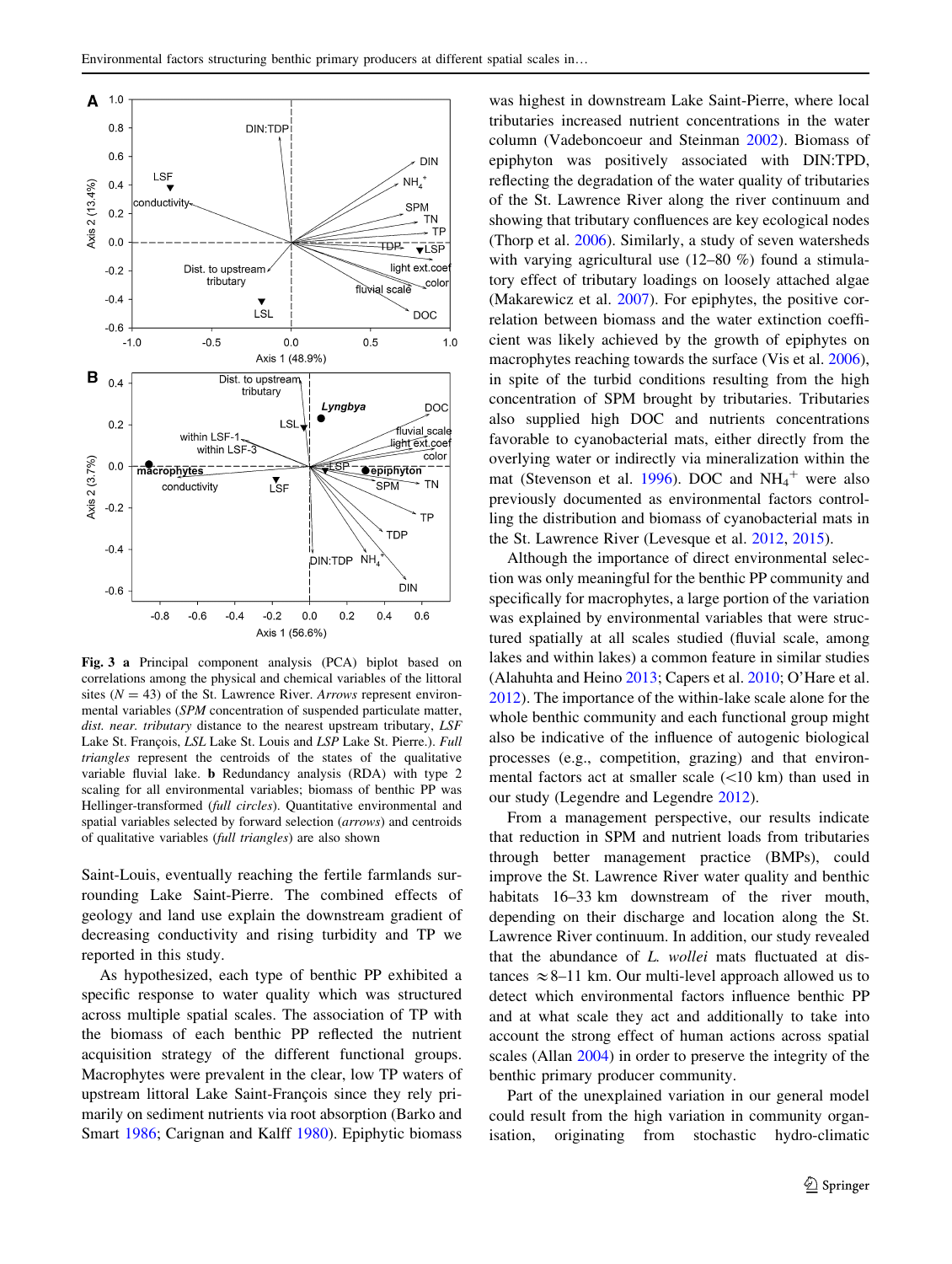<span id="page-9-0"></span>

| <b>Table 4</b> Variation partitioning ( $R_{\text{adj}}^2 \times 100$ ) of benthic PP community biomass and individual group biomass using environmental factors, |  |  |  |  |  |  |
|-------------------------------------------------------------------------------------------------------------------------------------------------------------------|--|--|--|--|--|--|
| fluvial scale, among-lake and within-lake scale variables subsets                                                                                                 |  |  |  |  |  |  |

|                                                               | Benthic PP<br>community | Macrophytes           | Epiphyton         | Cyanobacterial<br>mats                         |
|---------------------------------------------------------------|-------------------------|-----------------------|-------------------|------------------------------------------------|
| Overall model                                                 | $58.9^{\ast\ast\ast}$   | $63.7***$             | $36.9***$         | $58.9***$                                      |
| Individual models                                             |                         |                       |                   |                                                |
| Environment                                                   | $39.7***(a)$            | $36.9***^{(b)}$       | $15.4^{** (c)}$   | $31.8^{\ast\ast\ast\left( \mathrm{d}\right) }$ |
| Fluvial scale                                                 | $26.4***$               | $20.2^{\ast\ast\ast}$ | 4.0 <sup>NS</sup> | $21.3***$                                      |
| Among-lake scale                                              | $30.9***$               | $16.1*$               | 6.6 <sup>NS</sup> | $19.0***$                                      |
| Within-lake scale                                             | $48.1***$               | $38.9***$             | $29.1***$         | $58.4^{\ast\ast\ast}$                          |
| Pure fractions                                                |                         |                       |                   |                                                |
| Environment                                                   | $7.0*$                  | $17.7***$             | 0.1 <sup>NS</sup> | 0.0 <sup>NS</sup>                              |
| Fluvial scale                                                 | 0.2 <sup>NS</sup>       | $3.8*$                | 0.0 <sup>NS</sup> | 0.0 <sup>NS</sup>                              |
| Among-lake scale                                              | $0.1^{\rm NS}$          | $0.7*$                | 0.0 <sup>NS</sup> | 0.0 <sup>NS</sup>                              |
| Within-lake scale                                             | $14.9***$               | $21.1***$             | $21.3***$         | $12.7***$                                      |
| Fractions explained jointly (Not testable)                    |                         |                       |                   |                                                |
| Environment $\cap$ Fluvial scale                              | 0.0                     | 0.0                   | 2.0               | 0.1                                            |
| Environment $\cap$ Among-lake                                 | 2.3                     | 0.0                   | 4.3               | 0.1                                            |
| Environment $\cap$ Wihin-lake scale                           | 5.5                     | 3.2                   | 6.8               | 12.7                                           |
| Environment $\cap$ Fluvial scale $\cap$ Among-lake            | 0.0                     | 2.3                   | 1.5               | 0.0                                            |
| Environment $\cap$ Fluvial scale $\cap$ Within-lake           | 0.4                     | 1.7                   | 0.2               | 8.0                                            |
| Environment $\cap$ Among-lake $\cap$ Within-lake              | 2.7                     | 0.7                   | 0.5               | 6.4                                            |
| Fluvial scale $\cap$ Among-lake                               | 1.2                     | 0.2                   | 0.0               | 0.3                                            |
| Fluvial scale $\cap$ Within-lake                              | 0.0                     | 0.0                   | 0.0               | 7.4                                            |
| Among-lake $\cap$ Within-lake                                 | 0.0                     | 0.0                   | 0.0               | 6.7                                            |
| Fluvial scale $\cap$ Among-lake $\cap$ Within-lake            | 2.4                     | 0.9                   | 0.3               | 0.0                                            |
| Env $\cap$ Fluvial scale $\cap$ Among-lake $\cap$ Within-lake | 22.2                    | 11.3                  | 0.0               | 4.5                                            |

 $* p \lt 0.05$ ,  $** p \lt 0.01$ ,  $** p \lt 0.001$ , NS not significant. Intersections (fractions explained jointly) are not mathematically testable

Variables included in the environmental component following forward selection (a) conductivity and TP; (b) conductivity; (c) DIN:TDP and light extinction coefficient; (d) DOC and  $NH_4^+$ 

disturbance events disrupting patches of benthic PP (Capers et al. [2010](#page-10-0); Thorp et al. [2006\)](#page-11-0). Such events, which can include water level and discharge variations, drought events, ice conditions, strong winds and waves, increase along the downstream direction in the St. Lawrence River. Lake Saint-Francois is largely stabilized and receives a small number of tributaries; Lake Saint-Louis level and water quality both vary under the influence of the Ottawa River and municipal discharge points. Of all St. Lawrence River fluvial lakes, Lake Saint-Pierre showed the highest spatial and temporal variability in level, discharge and water quality, resulting from the combined influences of the Ottawa River and multiple other tributaries (Table [1](#page-3-0)). The effect of such stochastic events are exemplified by the extremely low water levels experienced in 2007 in the St. Lawrence River, which may have amplified the amonglake differences in benthic PP growing in the shallow littoral zone. Because submerged macrophytes subsistence rely on buried belowground structures (Wetzel [2001](#page-11-0)) they are susceptible to water level decline and sediment dry-out

as shown by the decrease of macrophytes after a 1-year drop in water level in the St. Lawrence River (Hudon [1997](#page-10-0)). Given that water level variations increase as one moves downstream in the St. Lawrence River, low level/ discharge events should exert an increasingly high impact on benthic PP in Lake Saint-François relative to Lake Saint-Louis and Lake Saint-Pierre. Stochastic events can therefore interrupt the annually repeated succession ruled by seasonal replacements of species. This interruption allows dispersal to take on a more important role where species colonized a previously disturbed environment to fill empty niches (Thorp et al. [2006](#page-11-0)).

Our results indicate that anthropogenic activities have had major impacts on the St. Lawrence River fluvial landscape, despite the increasing range of water level variations and discharge with the distance downstream (Table [1\)](#page-3-0). The local impact of anthropogenic perturbations such as dams, nutrients inputs and shore modifications produce a patchy structure (Cushing et al. [2006](#page-10-0)) both in terms of water physico-chemistry and benthic PP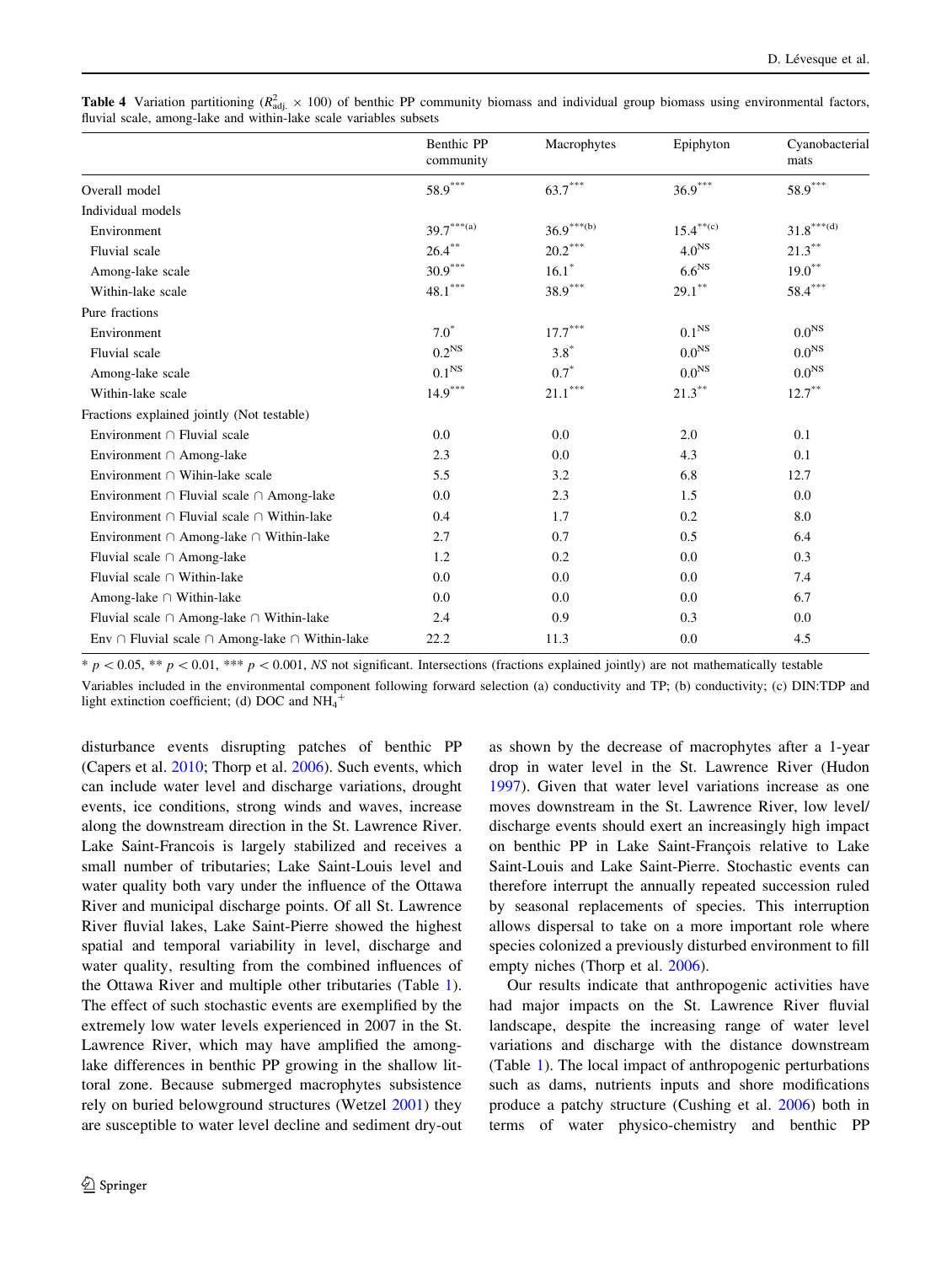<span id="page-10-0"></span>community composition. In summary, the spatial changes across the St. Lawrence River fluvial lakes are partially consistent with the presence of a fluvial gradient along the St. Lawrence River longitudinal axis but are best described by an assemblage of heterogeneous patches induced by human activities at small (tributaries) and large (dams) scales (Thorp et al. [2006](#page-11-0)). Given the major importance of submerged macrophytes as habitat for microfauna and fish that feed on them, water quality of all the St. Lawrence River tributaries, regardless of their size, induces a significant cumulative impact on river ecosystems at the fluvial scale. Our study shows that the sum of local tributary effects exerts considerable overall pressures on river ecosystems and that conversely, local-scale management of individual, albeit small watersheds, can markedly improve local ecological condition of the St. Lawrence River.

Acknowledgments Funding was provided by the St. Lawrence Action Plan and Environment and Climate Change Canada (C.H.). The authors thank Antonella Cattaneo, Bernadette Pinel-Alloul, Roxanne Maranger, Jan R. Stevenson and two anonymous reviewers for their insightful comments on the manuscript. We also thank Jean-Pierre Amyot and Lisa Gualtieri for help with field data collection and the laboratory staff of the St. Lawrence Centre (LEEQ-ECCC) for water quality analyses. François Boudreault (ECCC) assembled and drafted the location map.

#### References

- Alahuhta J, Heino J (2013) Spatial extent, regional specificity and metacommunity structuring in lake macrophytes. J Biogeogr 40:1572–1582. doi[:10.1111/jbi.12089](http://dx.doi.org/10.1111/jbi.12089)
- Allan JD (2004) Landscapes and riverscapes: the influence of land use on stream ecosystems. Annu Rev Ecol Evol Syst 35:257–284. doi[:10.1146/annurev.ecolsys.35.120202.110122](http://dx.doi.org/10.1146/annurev.ecolsys.35.120202.110122)
- American Public Health Association. (1995) Standard methods for the examination of water and wastewater, 19th edition edn. American Public Health Association, Washington, D.C
- Barko JW, Smart RM (1986) Sediment-related mechanisms of growth limitation in submerged macrophytes. Ecology 67(1328):1340. doi[:10.2307/1938689](http://dx.doi.org/10.2307/1938689)
- Barko JW, Hardin DG, Matthews MS (1982) Growth and morphology of submersed freshwater macrophytes in relation to light and temperature. Can J Bot 60:877–887. doi:[10.1139/b82-113](http://dx.doi.org/10.1139/b82-113)
- Bibeault JF, Hudon C (2007) Water availability: an overview of issues and future challenges for the St. Lawrence River. Quebec Stud 42:75–90
- Biggs BJF (1995) The contribution of flood disturbance, catchment geology and land-use to the habitat template of periphyton in stream ecosystems. Freshw Biol 33:419–438. doi:[10.1111/j.](http://dx.doi.org/10.1111/j.1365-2427.1995.tb00404.x) [1365-2427.1995.tb00404.x](http://dx.doi.org/10.1111/j.1365-2427.1995.tb00404.x)
- Borcard D, Legendre P (2002) All-scale spatial analysis of ecological data by means of principal coordinates of neighbour matrices. Ecol Model 153:51–68. doi:[10.1016/s0304-3800\(01\)00501-4](http://dx.doi.org/10.1016/s0304-3800(01)00501-4)
- Borcard D, Legendre P, Drapeau P (1992) Partialling out the spatial component of ecological variation. Ecology 73(1045):1055. doi[:10.2307/1940179](http://dx.doi.org/10.2307/1940179)
- Borcard D, Legendre P, Avois-Jacquet C, Tuomisto H (2004) Dissecting the spatial structure of ecological data at multiple scales. Ecology 85:1826–1832. doi:[10.1890/03-3111](http://dx.doi.org/10.1890/03-3111)
- Borcard D, Gillet F, Legendre P (2011) Numerical ecology with R. Use R! series. Springer Science, New York. doi:[10.1007/978-1-](http://dx.doi.org/10.1007/978-1-4419-7976-6) [4419-7976-6](http://dx.doi.org/10.1007/978-1-4419-7976-6)
- Capers RS, Selsky R, Bugbee GJ (2010) The relative importance of local conditions and regional processes in structuring aquatic plant communities. Freshw Biol 55:952–966. doi:[10.1111/j.](http://dx.doi.org/10.1111/j.1365-2427.2009.02328.x) [1365-2427.2009.02328.x](http://dx.doi.org/10.1111/j.1365-2427.2009.02328.x)
- Carignan R, Kalff J (1980) Phosphorus sources for aquatic weeds: water or sediments. Science 207:987–989. doi[:10.1126/science.](http://dx.doi.org/10.1126/science.207.4434.987) [207.4434.987](http://dx.doi.org/10.1126/science.207.4434.987)
- Carignan R, Lorrain S (2000) Sediment dynamics in the fluvial lakes of the St. Lawrence River: accumulation rates and characterization of the mixed sediment layer. Can J Fish Aquat Sci 57:63–77. doi[:10.1139/cjfas-57-S1-63](http://dx.doi.org/10.1139/cjfas-57-S1-63)
- Cottenie K (2005) Integrating environmental and spatial processes in ecological community dynamics. Ecol Lett 8:1175–1182. doi:[10.](http://dx.doi.org/10.1111/j.1461-0248.2005.00820.x) [1111/j.1461-0248.2005.00820.x](http://dx.doi.org/10.1111/j.1461-0248.2005.00820.x)
- Cushing CE, Cummins KW, Minshall GW (2006) River and stream ecosystems of the world. University of California Press, Berkeley, California
- Dray S, Legendre P, Peres-Neto PR (2006) Spatial modelling: a comprehensive framework for principal coordinate analysis of neighbour matrices (PCNM). Ecol Model 196:483–493. doi:[10.](http://dx.doi.org/10.1016/j.ecolmodel.2006.02.015) [1016/j.ecolmodel.2006.02.015](http://dx.doi.org/10.1016/j.ecolmodel.2006.02.015)
- Duarte CM, Kalff J (1986) Littoral slope as a predictor of the maximum biomass of submerged macrophyte communities. Limnol Oceanogr 31(1072):1080
- Environment Canada. 2005. Manuel des methodes d'analyses (annexe B). Environment Canada, Quebec Region, Scientific and Technical Services Section, St. Lawrence Centre, Montreal, Canada
- Environment Canada (2012) Water survey Canada: hydat database. Environment Canada, Ottawa
- Forman RTT, Godron M (1986) Landscape ecology. Wiley, New York
- Franklin P, Dunbar M, Whitehead P (2008) Flow controls on lowland river macrophytes: a review. Sci Total Environ 400(369):378. doi[:10.1016/j.scitotenv.2008.06.018](http://dx.doi.org/10.1016/j.scitotenv.2008.06.018)
- Gallego I, Davidson TA, Jeppesen E, Perez-Martinez C, Fuentes-Rodriguez F, Juan M, Casas JJ (2014) Disturbance from pond management obscures local and regional drivers of assemblages of primary producers. Freshw Biol 59:1406–1422. doi[:10.1111/](http://dx.doi.org/10.1111/fwb.12354) [fwb.12354](http://dx.doi.org/10.1111/fwb.12354)
- Giraudoux P (2011) Data analysis in ecology R package version 1.5.2. <http://cran.r-project.org/web/packages/pgirmess/index.html>. Accessed 30 Apr 2014
- Gouvernement du Québec (2010) Répertoire des municipalités. Ministère des Affaires municipales et de l'Occupation du territoire, Gouvernement du Québec. [http://www.mamrot.gouv.](http://www.mamrot.gouv.qc.ca/repertoire-des-municipalites/) [qc.ca/repertoire-des-municipalites/.](http://www.mamrot.gouv.qc.ca/repertoire-des-municipalites/) Accessed 29 Sept 2015
- Hilton J, O'Hare M, Bowes MJ, Jones JI (2006) How green is my river? A new paradigm of eutrophication in rivers. Sci Total Environ 365:66–83. doi:[10.1016/j.scitotenv.2006.02.055](http://dx.doi.org/10.1016/j.scitotenv.2006.02.055)
- Hudon C (1997) Impact of water level fluctuations on St. Lawrence River aquatic vegetation. Can J Fish Aquat Sci 54:2853–2865. doi[:10.1139/cjfas-54-12-2853](http://dx.doi.org/10.1139/cjfas-54-12-2853)
- Hudon C, Carignan R (2008) Cumulative impacts of hydrology and human activities on water quality in the St. Lawrence River (Lake Saint-Pierre, Quebec, Canada). Can J Fish Aquat Sci 65(1165):1180. doi:[10.1139/f08-069](http://dx.doi.org/10.1139/f08-069)
- Hudon C, Lalonde S, Gagnon P (2000) Ranking the effects of site exposure, plant growth form, water depth, and transparency on aquatic plant biomass. Can J Fish Aquat Sci 57:31–42. doi:[10.](http://dx.doi.org/10.1139/cjfas-57-S1-31) [1139/cjfas-57-S1-31](http://dx.doi.org/10.1139/cjfas-57-S1-31)
- Hudon C et al (2012) Oligotrophication from wetland epuration alters the riverine trophic network and carrying capacity for fish. Aquat Sci 74(495):511. doi:[10.1007/s00027-011-0243-2](http://dx.doi.org/10.1007/s00027-011-0243-2)